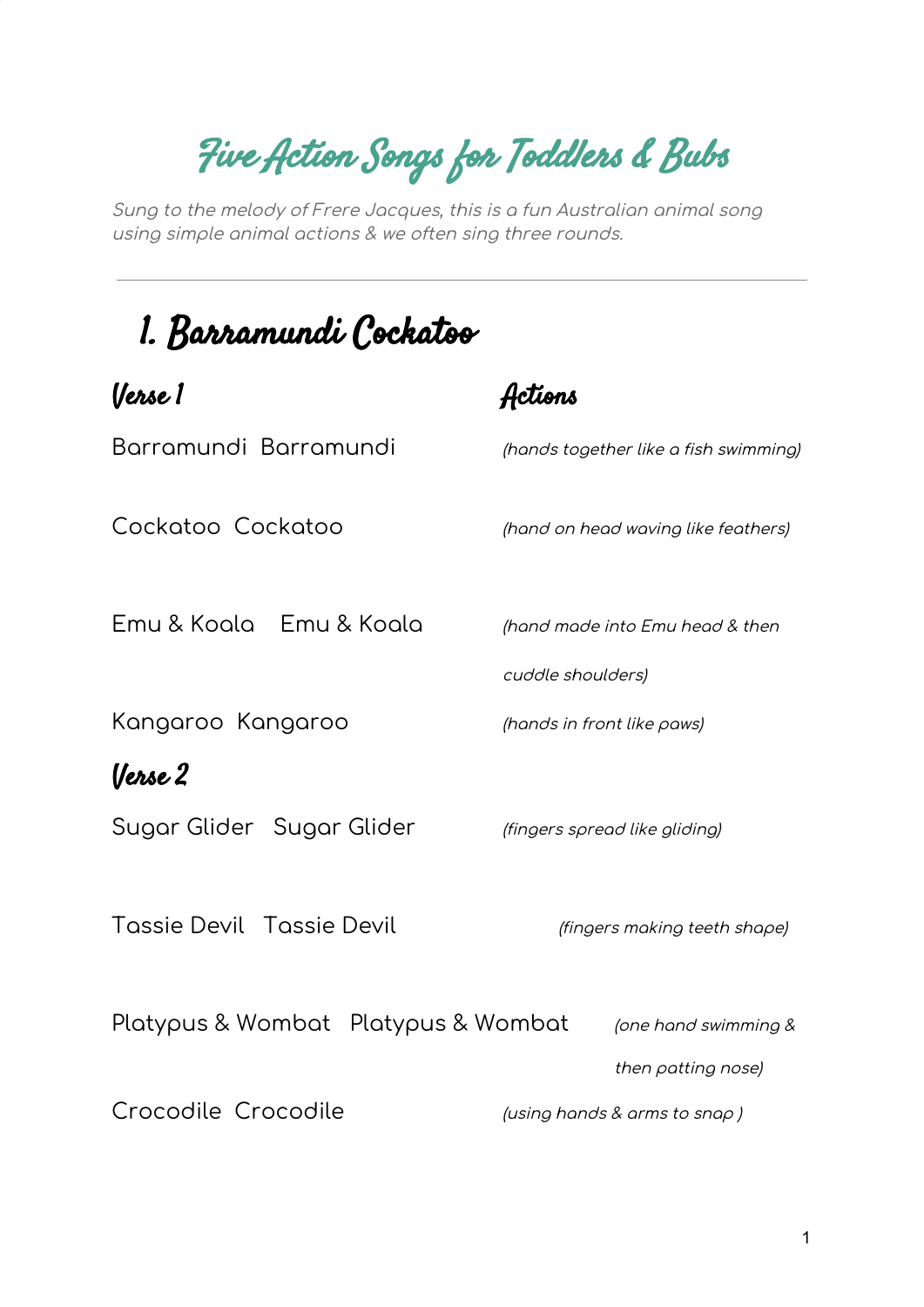Have children sit in pairs facing each other, holding hands, rocking back & forth as they sing. At the end of the last three verses there's <sup>a</sup> fun sound to make!!

2.Row Row Row your boat

Row row row your boat

Gently down the stream

Merrily merrily merrily

Life is but a dream

Row row row your boat

Gently up the creek

If you see a little mouse

Don't forget to squeak, Eeek!

Row row row your boat

Gently to the shore

If you see a lion

Don't forget to Roar, Rooooar!

Row row row your boat

Gently down the stream

If you see a crocodile

Don't forget to scream, Aaaaaah!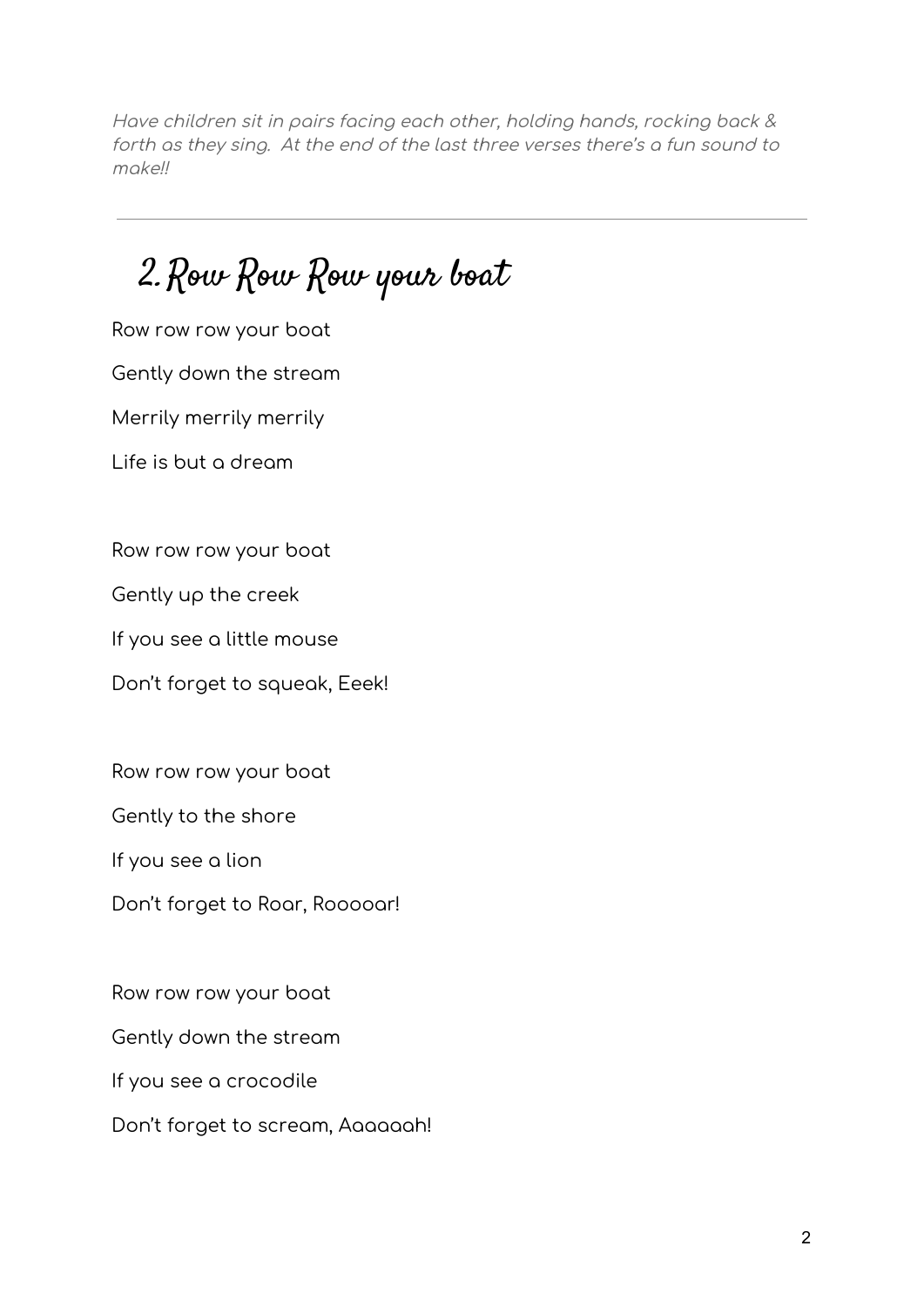Such <sup>a</sup> fun song with lots of room for voice variations, learning body parts & that lovely big kiss at the end!

## 3.Open Shut Them

## Open shut them Open shut them (open & close fingers) Give a little clap  $\log$  (clap hands together) Open shut them Open shut them (open & close fingers)

Creep them creep them (walk hands up to chin) Creep them creep them (walk hands up to chin) Right up to your chin (rest fingers on chin) Open wide your little mouth (open mouth wide) But do not let them in *(hide hands behind back)* 

Shake them Shake them (shake hands in front) Shake them Shake them Shake them just like this Roll them roll them  $\frac{1}{2}$  roll hands around each other) Roll them roll them Blow a great big kiss! Mwah! (blow a kiss to friends)

## Actions

Lay them in your lap  $(walk$  hands down to lap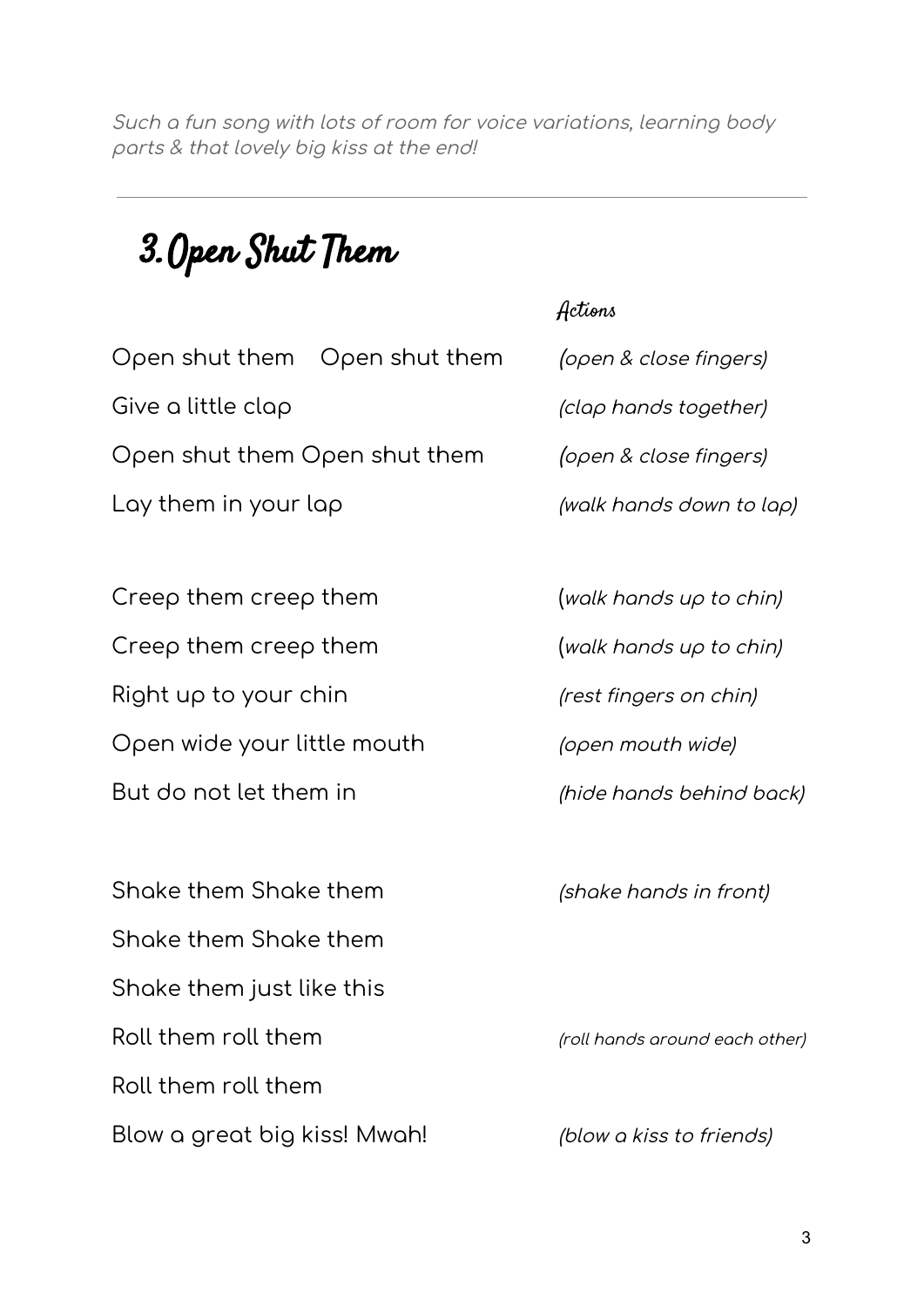Such <sup>a</sup> favourite action song! At the end of each verse I often ask the children "what next?" And they'll call out another action. I love this version because the final line in the verse remains the same.

(However if you prefer, you can use "all day long" or "all through the town" or "all the way to daycare")

4. The Wheels on the Bus Actions The wheels on the bus go round & round *(move hands in a circular*) Round and round, round and round motion by your side) The wheels on the bus go round & round Round and round The doors on the bus go open & shut (open & shut hands in front) Open & shut, open & shut The doors on the bus go open & shut Open & shut The wipers on the bus go swish, swish, swish (move hands in front like wipers) Swish, swish, swish, swish, swish, swish The wipers on the bus go swish, swish, swish

Swish, swish, swish

The horn on the bus goes beep, beep, beep (pretend to beep horn with hand) Beep, beep, beep, beep, beep, beep The horn on the bus goes beep, beep, beep Beep, beep, beep, beep, beep, beep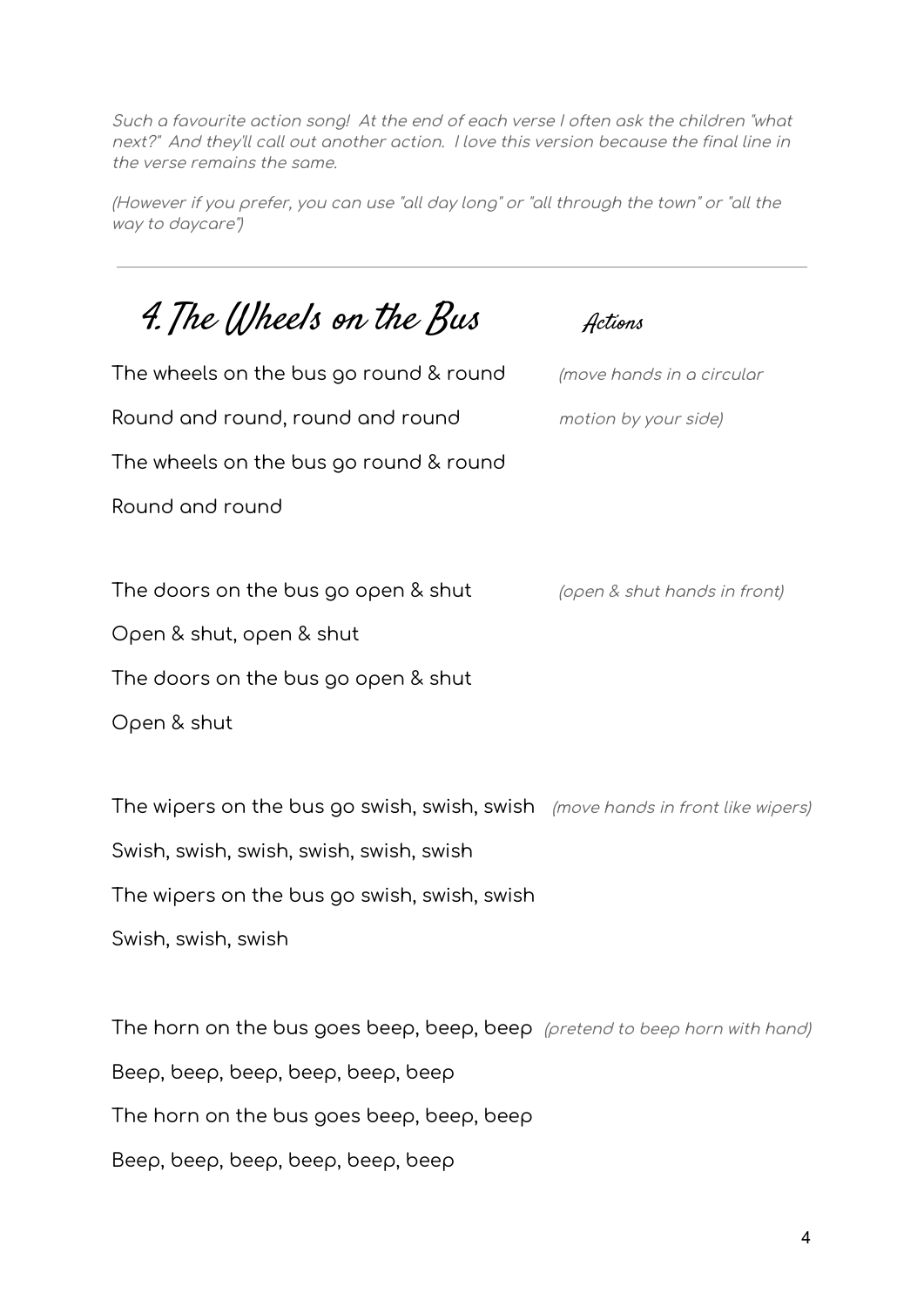The Wheels on the Bus cont... The people on the bus go up & down (move your body up & down) Up & down, Up & down The people on the bus go up & down Up & down The babies on the bus go wah, wah, wah (pretend to cry, rubbing eyes) Wah, wah, wah, wah, wah, wah The babies on the bus go wah, wah, wah Wah, wah, wah The mummies on the bus go Shhh, shhh, shhh (hold finger up to lips to Shhh, shhh, shhh, shhh, shhh<br>
make shhh action) The daddies on the bus go shhh, shhh, shhh Shhh, shhh, shhh,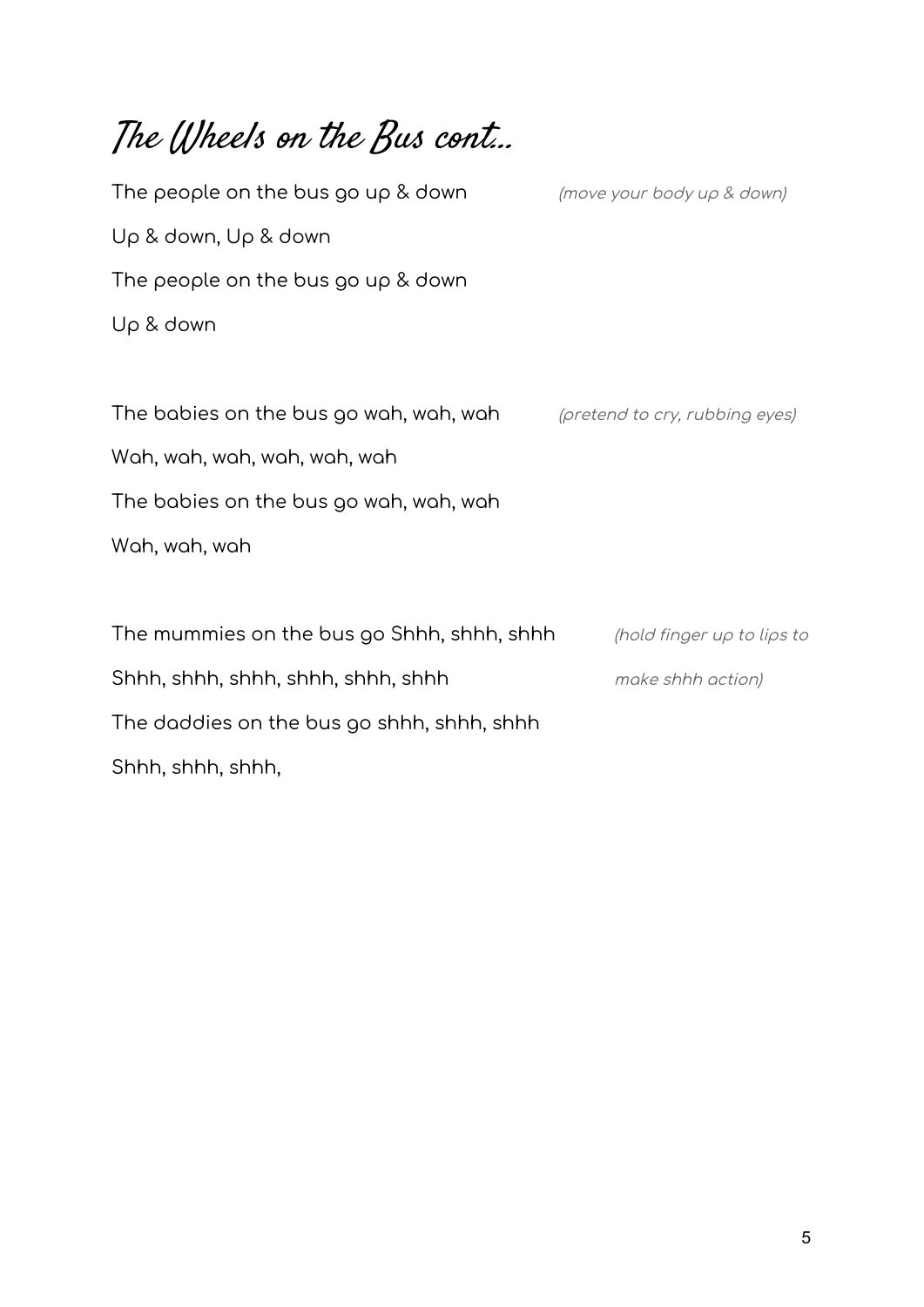My lovely workmate Sarah taught me this gem of <sup>a</sup> song!! It's our go to song before washing hands for lunch with lots of rowdy animal actions . Of course choose whatever animals the children are loving at the time! Eg dinosaurs, kangaroos, snake etc

Hop Little Bunnies

| See the sleeping bunnies                                              | (children lying down on floor)       |  |
|-----------------------------------------------------------------------|--------------------------------------|--|
| Sleeping till its noon                                                |                                      |  |
| Shall we wake them with a merry tune                                  |                                      |  |
| Oh so still                                                           |                                      |  |
| Are they ill?                                                         |                                      |  |
| Wake up little bunnies!                                               | (children jump up & jump up & down!) |  |
| Hop little bunnies hop hop hop                                        | Hop little bunnies hop hop hop       |  |
| Hop little bunnies hop hop hop                                        | Hop little bunnies hop hop hop       |  |
| Hop little bunnies hop hop hop                                        | Hop little bunnies hop hop hop       |  |
| Hop little bunnies hop hop hop                                        | Hop & stop. Lie back down            |  |
|                                                                       |                                      |  |
| See the sleeping lions                                                | (children lying down on floor)       |  |
| Sleeping till its noon                                                |                                      |  |
| Shall we wake them with a merry tune                                  |                                      |  |
| Oh so still                                                           |                                      |  |
| Are they ill?                                                         |                                      |  |
| Wake up little lions!                                                 | (children make claws & roar!)        |  |
| Roar little lions roar, roar, roar Roar little lions roar, roar, roar |                                      |  |
| Roar little lions roar, roar, roar Roar little lions roar, roar, roar |                                      |  |
| Roar little lions roar, roar, roar Roar little lions roar, roar, roar |                                      |  |